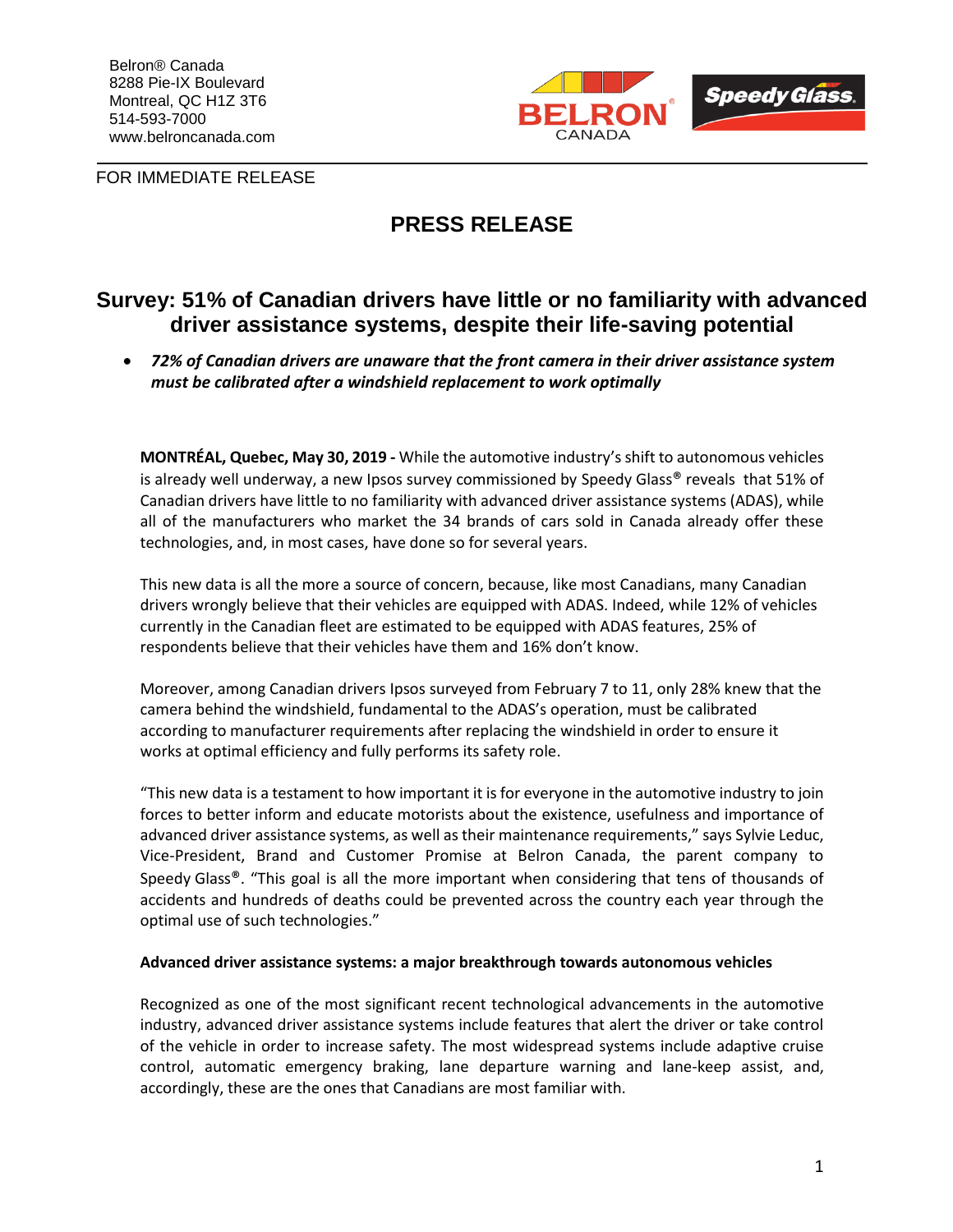In addition to having the potential to prevent many accidents and save lives, the mass commercialization of these systems is also the most significant progress towards autonomous vehicles. In fact, these technologies are the second of five levels of autonomy on the autonomous vehicle progression scale outlined by the Society of Automotive Engineers—the reference in this field.

### **The potential to reduce vehicle collisions by 36% and deaths on our roads by 28%**

ADAS applications pick up road signals to optimize driving and minimize the risk of accidents. These systems, with assistance cameras installed on windshields, can significantly reduce the incidence of collisions. According to a study published in 2018 by the American Automotive Association's (AAA) Foundation for Traffic Safety<sup>1</sup> synthesizing 17 independent studies on the positive impact of ADAS on road safety, ADAS have the potential to:

- Avoid 36% of all road accidents;
- Avoid 35% of injuries related to road accidents; and
- Prevent 28% of all road accident deaths, saving more than 500 lives every year in Canada alone.

"After a windshield replacement, car owners who have their cameras calibrated, according to each manufacturer's requirements by expert technicians using professional tools, contribute to the optimal use of their advanced driver assistance systems' features. In doing so, they also directly contribute to the safety of all road users—drivers, passengers, pedestrians and cyclists," adds Sylvie Leduc.

### **A technology that is now widely used in Canada**

ADAS applications, which were originally offered more often on luxury vehicles, are now available on all vehicle product lines and are increasingly standard features. As evidence, at least one version of each of the top-ten best-selling car models in Canada in 2018 was equipped with an advanced driving assistance system, according to *Global Automakers of Canada. 2*

In addition, according to projections published by SBD Automotive, more than one-third of new cars sold in Canada in 2019 will be equipped with driver assistance technologies equipped with cameras. As a result, 3.7 million cars, or nearly 15% of all vehicles on the road in Canada, will be equipped with these technologies by the end of this year. These same projections show a very rapid acceleration in their adoption in the future.

#### **Methodological data from the Ipsos study**

 $\overline{a}$ 

Survey conducted by Ipsos via an online panel among 1,202 Canadian motorists aged 18 and over. The survey was conducted between February 7 and 11, 2019.

<sup>&</sup>lt;sup>1</sup> Benson, A., Tefft, B.C., Svancara, A. M. & Horrey, W. (2018). Potential Reduction in Crashes, Injuries and Deaths from Large-Scale Deployment of Advanced Driver Assistance Systems. *AAA Foundation for Traffic Safety [https://aaafoundation.org/potential-reduction-in-crashes-injuries-and-deaths-from-large-scale-deployment-of](https://aaafoundation.org/potential-reduction-in-crashes-injuries-and-deaths-from-large-scale-deployment-of-advanced-driver-assistance-systems/)[advanced-driver-assistance-systems/](https://aaafoundation.org/potential-reduction-in-crashes-injuries-and-deaths-from-large-scale-deployment-of-advanced-driver-assistance-systems/)*

<sup>2</sup> Driving, January 10, 2019 - <https://driving.ca/gmc/auto-news/news/the-10-best-selling-vehicles-in-canada-in-2018>